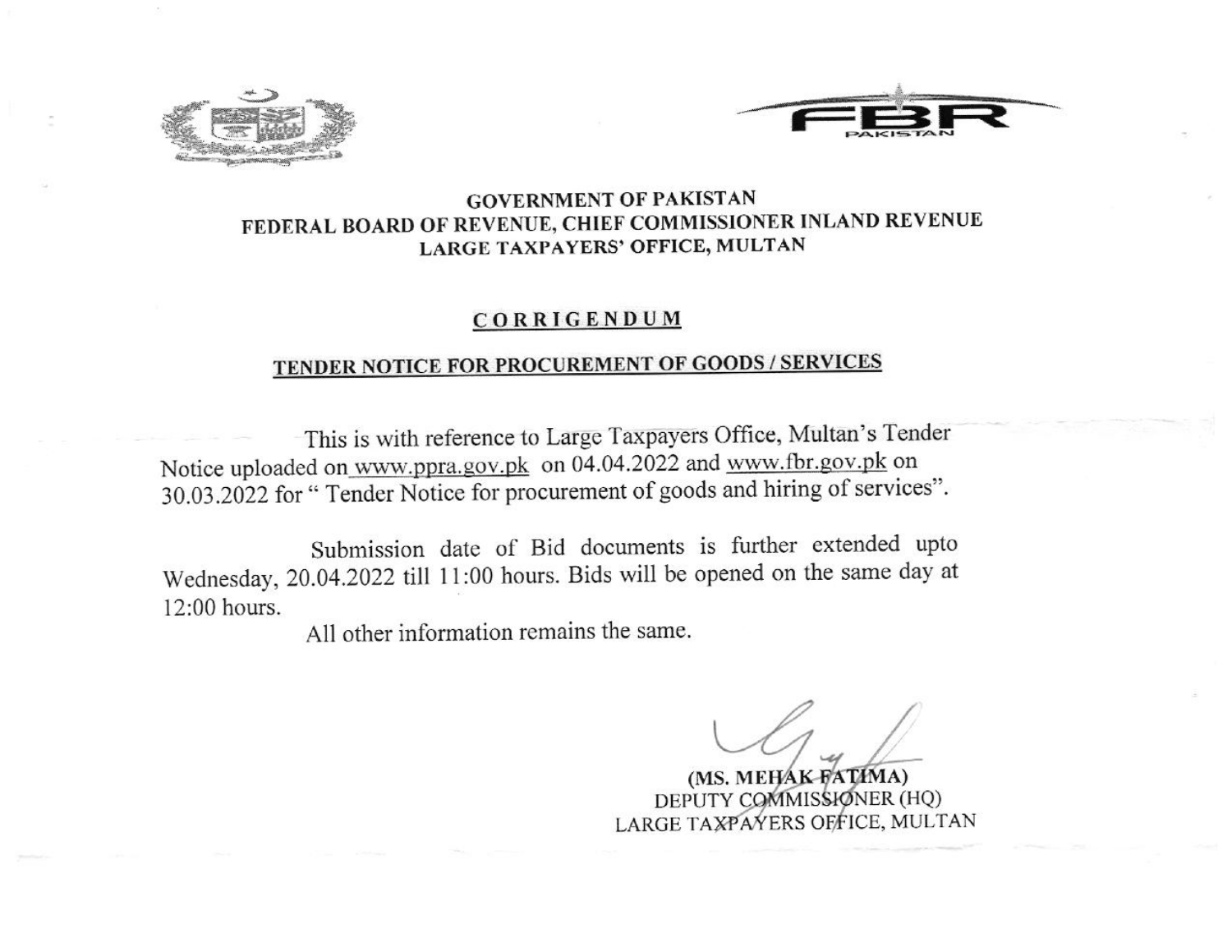

### **GOVERNMENT OF PAKISTAN** FEDERAL BOARD OF REVENUE, CHIEF COMMISSIONER INLAND REVENUE LARGE TAXPAYERS' OFFICE, MULTAN

### TENDER NOTICE FOR PROCUREMENT OF GOODS / SERVICES

Large Taxpayers Office, Multan invites sealed bids from reputed firms/suppliers duly registered with Income Tax & Sales Tax for procurement of Goods & Hiring of Services mentioned below:-

| S. No. | Goods & Services                                                   |  |  |  |  |
|--------|--------------------------------------------------------------------|--|--|--|--|
|        | i. Supply of Uniform for Inspectors Inland Revenue (Summer Season) |  |  |  |  |
|        | ii. Supply of Uniform for Class-IV Employees (Summer Season)       |  |  |  |  |
|        | Contract for Janitorial Services                                   |  |  |  |  |
|        | $(06$ Janitor +1 Supervisor)                                       |  |  |  |  |
|        | Contract for Security Services                                     |  |  |  |  |
|        | $(10$ Security Staff +1 Supervisor)                                |  |  |  |  |

### Terms & Conditions:

- Bidder (s) who does not qualify cannot challenge the findings of the evaluation or ask for reasons of  $\mathbbm{1}$ disqualification.
- Tender must be accompanied by a Bank Draft/Pay Order of 2% of quoted value in favor of Chief Commissioner Large Taxpayers Office, Multan as earnest money, otherwise tender shall be rejected.
- The bidders shall be on Active Taxpayer List (ATL) and shall be regular Sales Tax return filer. (Where  $\mathcal{Z}$ applicable).
- Bidder firm shall attach an affidavit of Rs.100/- on stamp paper (latest and Original) to the effect that  $\varDelta$ the firm has not been black listed by any of the Govt. Departments.
- The quotations may be submitted inclusive of all taxes along with detail of warranty, delivery time  $\tilde{\varsigma}$ period after placement of order.
- Income Tax / Withholding Tax will be deducted in accordance with the law.  $\mathcal{E}_\mathcal{R}$  .
- All Proposals should include company's profile, list of such projects handled, list of clients with 7. telephone numbers and addresses;
- Bids shall reach in the office of the undersigned on or before 11:00 a.m. on 14-04-2022 which will be  $8.$ opened on same day at 12:00 hours in the presence of bidders or their authorized representatives.
- The procuring agency reserves the right to accept or reject any or all bids/proposal in accordance with 0. Rule 33 of PPRA Rules, 2004.
- The advertisement is also available on PPRA website (www.ppra.org.pk) & FBR's website IB. (www.fbr.gov.pk).
- Detailed specifications / quantity and terms & conditions can be obtained from office of the  $\mathbb{I}$  . undersigned on any working day during office hours.

16 CC 44-14

Bidders can participate in all or in a single item separately.  $12$ 

(MS. MEHAK RATIVIA) DEPUTY\_COMMISSIONER (HQ) LARGE TAXPAYERS OFFICE, MULTAN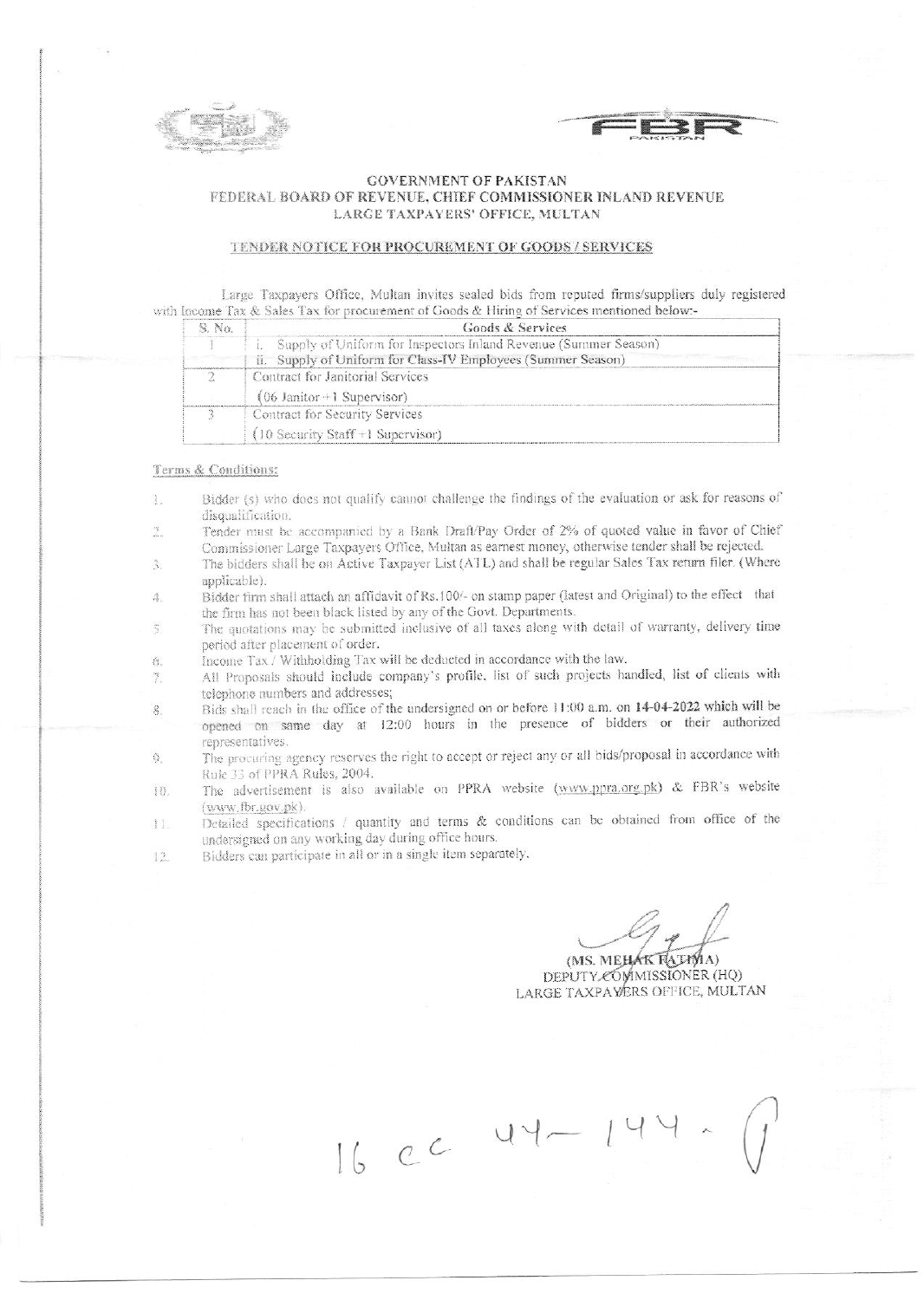

# **GOVERNMENT OF PAKISTAN FEDERAL BOARD OF REVENUE**

# **LARGE TAXPAYERS OFFICE, MULTAN**

# **TENDER DOCUMENTS**

2021-2022

# PROCUREMENT OF GOODS & HIRING OF SERVICES

Supply of Uniform for Inspector IR & Class-IV Staff, Janitorial Services, Security Services for Large Taxpayers Office, Multan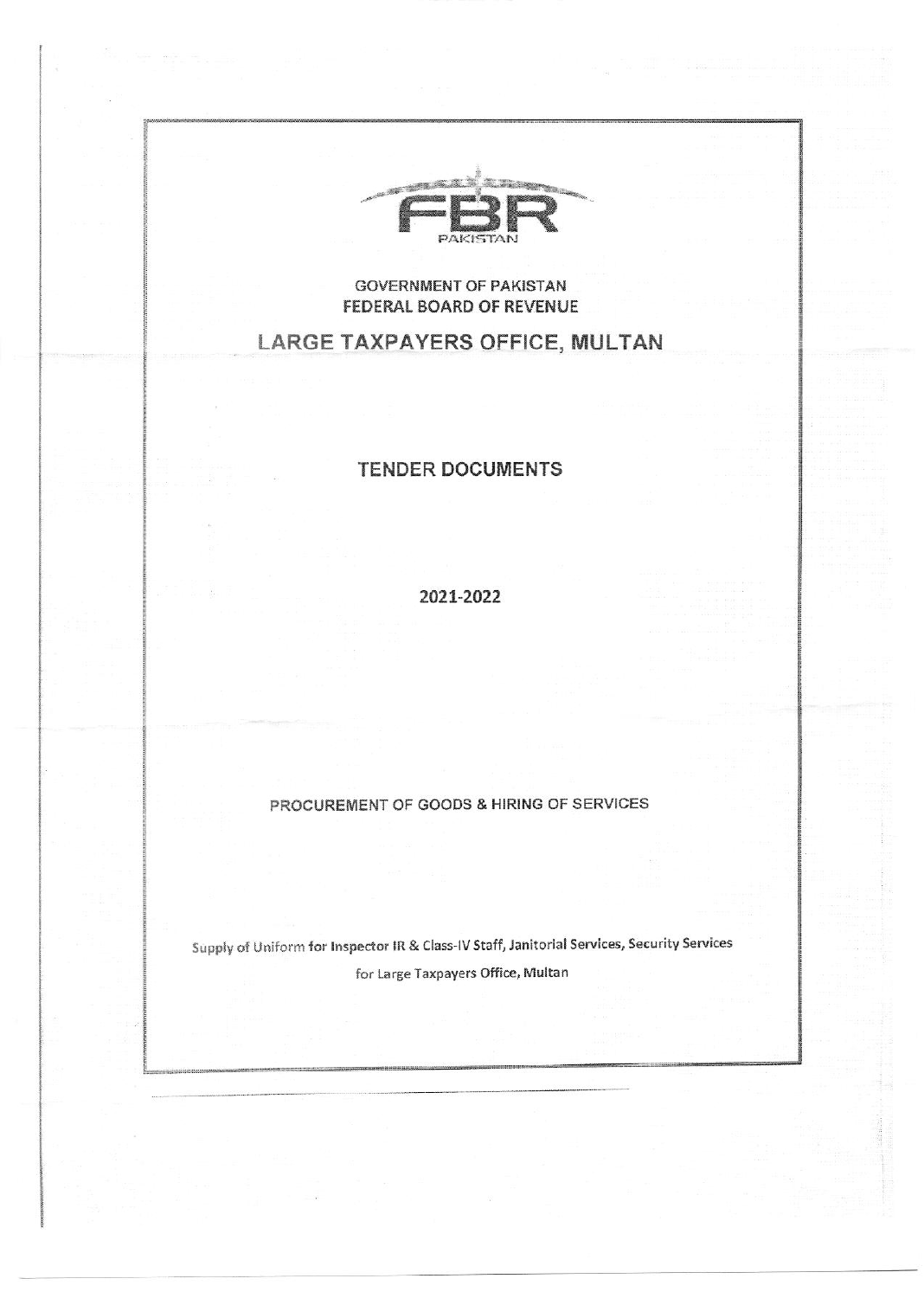# $No.I.$

Supply of Uniform (Budget Available: Rs. 1,000,000/-

- Sample of each type of items shall be provided by the tender participants at the time of bid opening.
- In case sample are not according to our requirement, Committee has right s to reject the bid.
- s Payment schedule shall be decided by the Committee.

#### ij Detail of Uniform for Inspectors Inland Revenue (Summer Season)

| Sr. No.  | Uniform Items                                         | Price |
|----------|-------------------------------------------------------|-------|
|          | Pant (Khaki) having soft material and fine<br>quality |       |
| 2.       | Shirt (Off-White Cotton) fine quality                 |       |
| 3.       | Shoes (Black) fine quality                            |       |
| 4.       | Socks (Khaki) fine quality                            |       |
| 5.       | Shoulder Pits (Golden)                                |       |
| $\alpha$ | Khaki Belt with buckle                                |       |
|          | Beret Cap (Khaki)                                     |       |
| 8.       | Peak Cap (Khaki)                                      |       |
| 9.       | Name Plate                                            |       |
| 10.      | Chest Golden FBR Insignia                             |       |
| 11.      | FBR Insignia on left arm                              |       |
|          | Total Amount with GST                                 |       |

#### Detail of Uniform for Class-IV Staff (Summer Season)  $\{ii\}$

| Category A       |                              |       | Category B       |                                  |       |
|------------------|------------------------------|-------|------------------|----------------------------------|-------|
| Sr. No           | Personal Clothing            | Price | Sr. No           |                                  | Price |
|                  | Malicia Color Shalwar Kameez |       |                  | Trouser Black (six pocket style) |       |
| $\overline{2}$ . | Shoes (Black)                |       | $\overline{2}$ . | Belt (Black)                     |       |
| 3.               | Pakistani Flag (Small)       |       | 3.               | Cap (Black) with FBR Monogram    |       |
| 4.               | Shoulder Pips (Golden)       |       | 4.               | T Shirt with FBR Monogram        |       |
| 5.               | Sun Cap (with FBR Monogram)  |       | 5                | Shoes (Black) Fine Quality       |       |
| 6.               | Name Plate                   |       | 6.               | Socks (Black)                    |       |
|                  | Chest Golden FBR Insignia    |       |                  |                                  |       |
| 8.               | FBR insignia on left arm     |       |                  |                                  |       |

 $\mathcal{A}_{j}$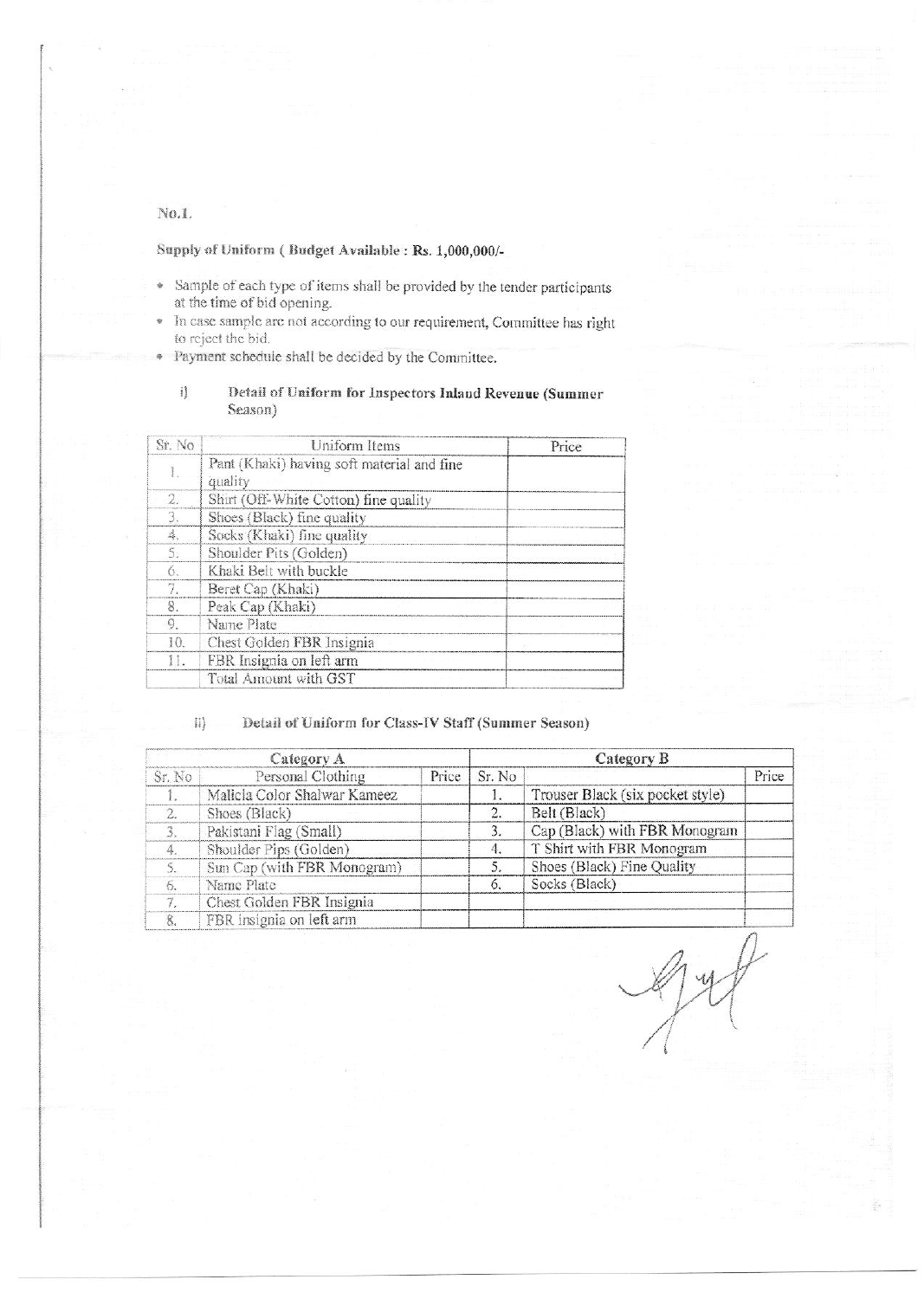# $No.2.$

# **Contract for Janitorial Services**

| Terms & Conditions                                                                                                                                                                                                                                                                                                                                                                                          | Job/<br>Quantity |
|-------------------------------------------------------------------------------------------------------------------------------------------------------------------------------------------------------------------------------------------------------------------------------------------------------------------------------------------------------------------------------------------------------------|------------------|
| Provision of Six (06) Janitorial Staff along with one Supervisor who will                                                                                                                                                                                                                                                                                                                                   |                  |
| perform the following duties:-                                                                                                                                                                                                                                                                                                                                                                              |                  |
| Daily cleaning and mopping of the floors on continuous basis including area<br>outside building.                                                                                                                                                                                                                                                                                                            |                  |
| Cleaning and washing of all WCs, wash basins and sinks on daily basis and as<br>÷<br>when required. Cleaning of sanitation lines and gutters inside the premises, if                                                                                                                                                                                                                                        |                  |
| found clogged.                                                                                                                                                                                                                                                                                                                                                                                              | $1 - Year$       |
| Cleaning of glass/windows panes, both inside and outside of the buildings<br>٠<br>and cabins, walls partitions of all type, roofs/ceilings and all the premises,<br>including plant pots.                                                                                                                                                                                                                   |                  |
| Cleaning of tube lights/air conditioners, fans as and when required.<br>夯                                                                                                                                                                                                                                                                                                                                   |                  |
| Contractor shall fill the Toiler Soap Dispensers as and when found empty.<br>×                                                                                                                                                                                                                                                                                                                              |                  |
| Cleaning of lifts both inside and outside.<br>۰                                                                                                                                                                                                                                                                                                                                                             |                  |
| The contractor shall depute at least one contract person for keeping liaison<br>ø.<br>with the office administration for proper execution of work.                                                                                                                                                                                                                                                          |                  |
| Any materials, labor machinery, plant etc. required for the satisfactory<br>卷<br>execution of work shall be the sole responsibility of the Contractor. The cost<br>of the standard materials required such as detergents, liquid soap, general<br>purpose cleaning solution, washing soda, mops, brooms, dusters, cleaning<br>towels, buckets, brushes and vacuum cleaners buffing machine etc. is included |                  |
| in the aforementioned monthly payable charges, hence their provision will be<br>the responsibility of the contractor. The supply of toilet towels, toilet paper,                                                                                                                                                                                                                                            |                  |
| liquid soap and air fresheners shall be the responsibility of the contractor.                                                                                                                                                                                                                                                                                                                               |                  |
| Machinery and equipment required for cleaning and washing of floors,<br>W.                                                                                                                                                                                                                                                                                                                                  |                  |
| vacuum cleaners etc. shall be kept and stored in LTO premises for the use,<br>however, the safety of the said machinery and equipment shall be the                                                                                                                                                                                                                                                          |                  |
| Contractor's responsibility.<br>The safety of fittings and fixtures and equipment in the office premises<br>$^\circ$                                                                                                                                                                                                                                                                                        |                  |
| etc. shall be the responsibility of the contractor.                                                                                                                                                                                                                                                                                                                                                         |                  |
| The contractor shall be responsible for all losses and damages to buildings<br>¢<br>caused due to mishandling/negligence of staff of the contractor.                                                                                                                                                                                                                                                        |                  |
| The term of this contract shall be a period of one year.<br>۰                                                                                                                                                                                                                                                                                                                                               |                  |
| No. of Janitorial Staff can be reduced depending on availability of budget.<br>÷.                                                                                                                                                                                                                                                                                                                           |                  |
|                                                                                                                                                                                                                                                                                                                                                                                                             |                  |